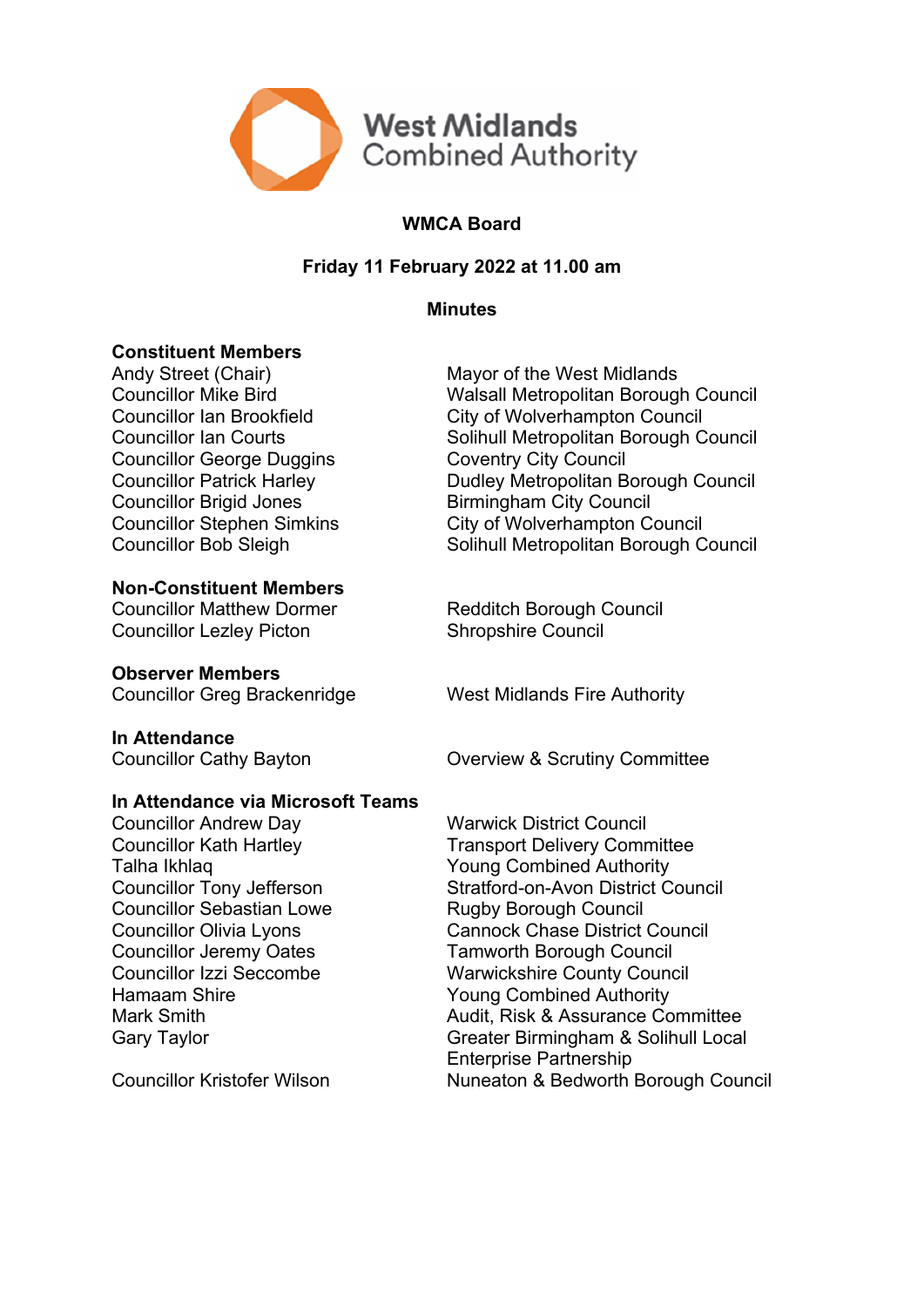## **109. Apologies for Absence**

Apologies for absence were received from Anita Bhalla (Greater Birmingham & Solihull LEP), Councillor Kerrie Carmichael (Sandwell), Councillor Maria Crompton (Sandwell), Councillor Shaun Davies (Telford & Wrekin), Councillor Abdul Khan (Coventry), Councillor Ian Ward (Birmingham) and Sarah Windrum (Coventry & Warwickshire LEP).

### **110. Chair's Remarks**

## **(a) Councillor David Vickers**

The Chair noted the sad death of Councillor David Vickers, Deputy Leader of Dudley Metropolitan Borough Council and member of this board. He paid tribute to his dedicated public service both to Dudley and the wider West Midlands region. Councillor Patrick Harley echoed these comments, paying tribute to the guidance and support Councillor David Vickers had given to him whilst he had been Leader of the council. He also thanked members of the board for the condolences the council had received in the last week. Members of the board observed a minute's silence in memory of Councillor David Vickers.

### **111. Minutes**

The minutes of the meeting held on 14 January 2022 were agreed as a correct record.

### **112. Forward Plan**

The forward plan of items to be reported to future meetings of the board was noted.

#### **113. WMCA Budget 2022/23**

The board considered a report of the Director of Finance presenting the final 2022/23 budget for approval.

Councillor Cathy Bayton thanked the Mayor and Portfolio Lead for Finance for attending the Overview & Scrutiny Committee's budget Q&A on 15 December. She noted that transport funding to support passenger services still recovering from the impacts of COVID-19 remained a significant concern for members and urged clarity from the Department for Transport as soon as possible. Councillor Bob Sleigh shared these concerns and noted that a revised budget might need to be presented to the board were there to be significant cuts to the financial support currently being provided to bus services.

In respect of the development of the 2023/24 draft budget, the Director of Finance indicated that she intended to bring some initial considerations to the Mayor & Portfolio Leads Liaison meeting in April.

Resolved:

- (1) The WMCA consolidated revenue budget be approved, including:
	- (a) the budget requirement for transport delivery 2022/23 comprising four elements: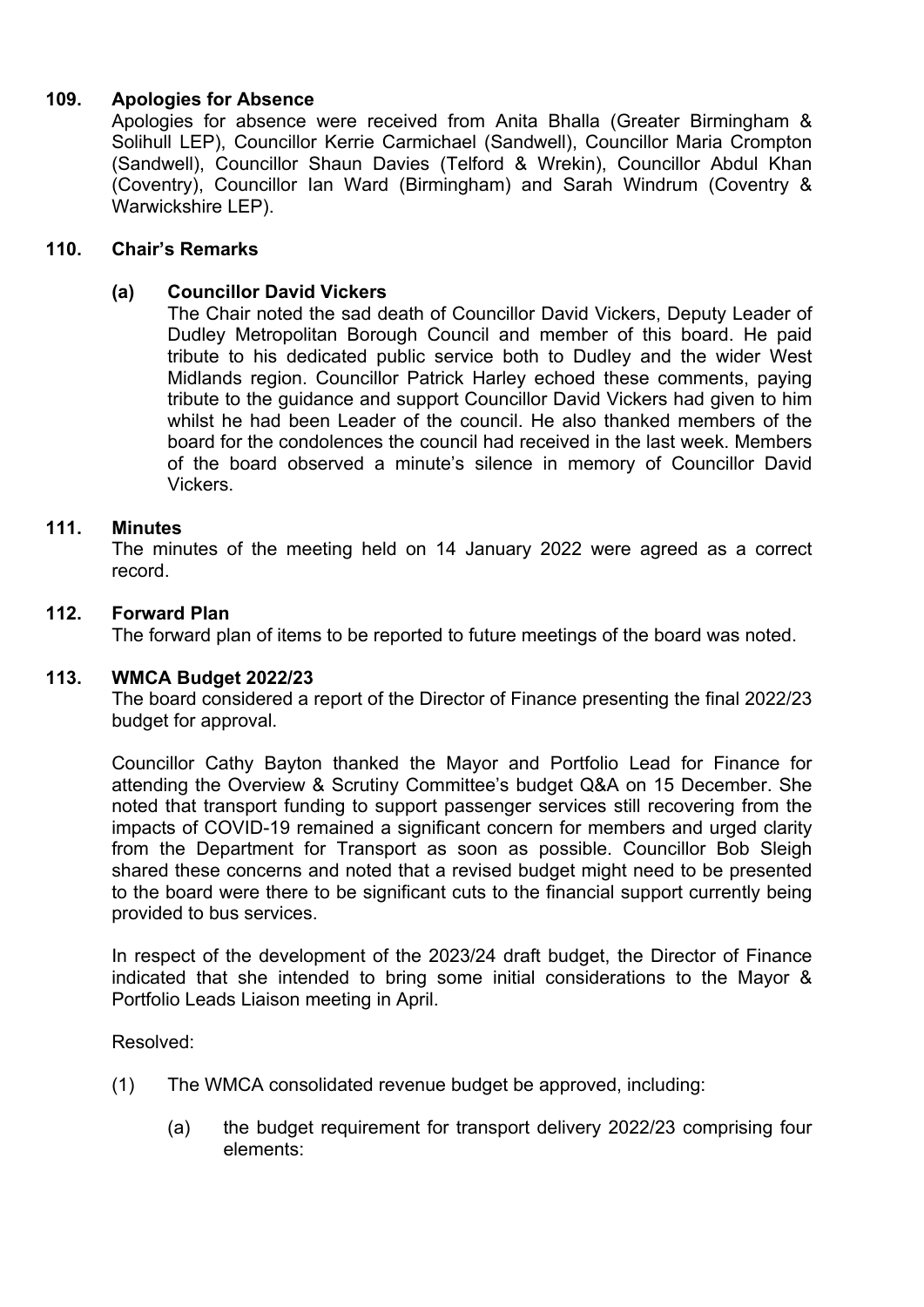- (i) £117.0m to be funded from the existing transport levy mechanism;
- (ii) £18.7m to be funded from grant awarded by the Commonwealth Games Organising Committee;
- (iii) use of £4.5m business rates retention income;
- (iv) a transfer from earmarked reserves of £3.6m.
- (b) the WMCA delivery (non-transport) budget requirement for 2022/23 of £161.9m comprising of six elements:
	- (i) £142.7m adult education spending to be funded from Adult Education Budget funding devolved by the Department for Education;
	- (ii) £6.7m to be funded from other devolution deal grants;
	- (iii) £1.2m to be funded from other income, notably investments;
	- (iv) £4.6m to be funded from constituent authority fees (fees to remain at the same level as 2021/22);
	- (v) £500,000 to be funded from non-constituent authority and observer fees (which represented an increase of £5,000 a year per non-constituent authority from 1 April 2022);
	- (vi) use of £6.0m business rates retention income.
- (2) The Mayoral office budget for 2022/23 of £800,000, to be funded from additional mayoral capacity funding of £800,000, be approved.
- (3) The first year (2022/23) of the indicative WMCA capital programme be approved, noting the indicative onward programme thereafter.
- (4) It be noted that there would be no Mayoral precept during 2022/23.
- (5) The WMCA's commitment to work with the Mayor and Leaders to develop a long-term, sustainable budget and plan throughout 2022, building on the 2022/23 agreed Aims & Objectives and a sustainable financial plan be noted.
- (6) The matters identified by Overview & Scrutiny Committee that arose out of the Mayoral Q&A on 15 December 2021 be noted.
- (7) Authority be delegated to the Director of Finance, in consultation with the Portfolio Lead for Finance, to make any final changes that may result from the final Local Government Finance Settlement.
- (8) The following policies and strategies, which contained items as required by statute be approved: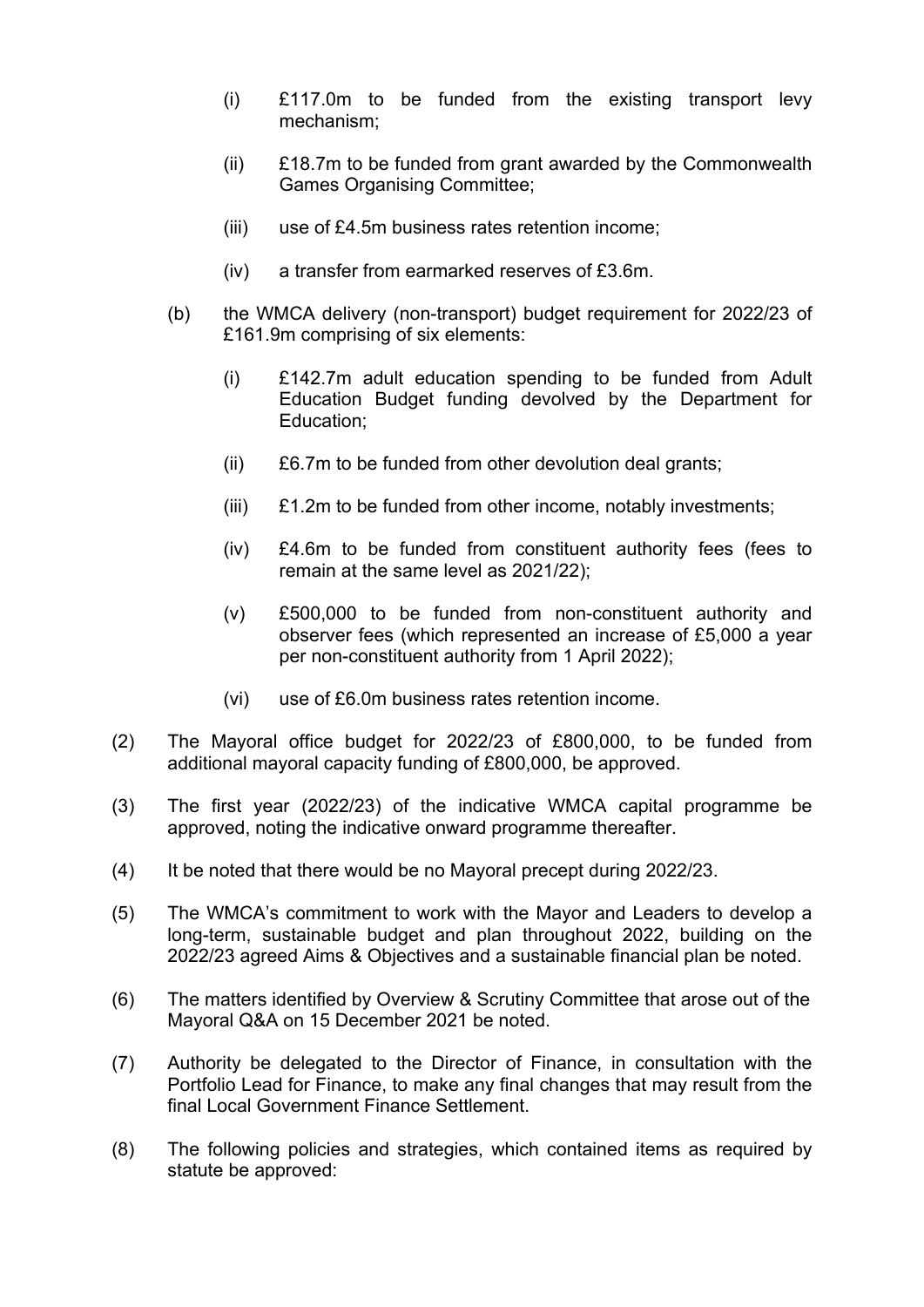- (a) the WMCA Treasury Management Strategy;
- (b) the WMCA Capital Strategy and Minimum Revenue Provision Statement;
- (c) the WMCA Pay Policy Statement.

[In accordance with the requirements of the Combined Authorities (Finance) Order 2017, the Mayor and Constituent Authority members voted on these resolutions as follows:

FOR (9): Andy Street, Councillor Mike Bird, Councillor Ian Brookfield, Councillor Ian Courts, Councillor George Duggins, Councillor Patrick Harley, Councillor Brigid Jones, Councillor Stephen Simkins and Councillor Bob Sleigh.

AGAINST (0): none.]

## **114. WMCA Air Quality Options Paper**

The board considered a report of the Director of Inclusive Growth & Public Service Reform on different approaches that were likely to be available to the WMCA and its constituent authorities to improve air quality across the WMCA area.

The West Midlands was faced with air pollution from a number of different sources, but predominantly generated through emissions from transport, and particulates. In 2019, a draft WMCA Regional Air Quality Review and Action Plan was prepared that provided a useful reference point for air quality improvements across the West Midlands and was used to develop ten priority areas for action in transport. To date, the focus on addressing air quality in the West Midlands (by both the WMCA and constituent local authorities) had been in lowering emissions. This was likely to change with the new targets that would be set through the Environment Act 2021, which set out the Government's new framework for environmental legislation.

Councillor Ian Courts noted that in a recent national assessment of the preparedness for tackling climate change, the WMCA was the highest ranked of all combined authorities in the country. He thanked everyone who had been involved in this work, but stressed the need to ensure these plans were now transferred into specific actions and activity.

Resolved:

- (1) The growing importance of particulate matter in addressing air quality be noted.
- (2) The relationship between local authorities and combined authorities established by the Environment Act 2021 be noted.
- (3) A new and more proactive collaborative working arrangement with local authorities developing air quality plans within a wider West Midlands Air Quality Framework be considered, which clarified roles for different parties and identified a number of shared working practices.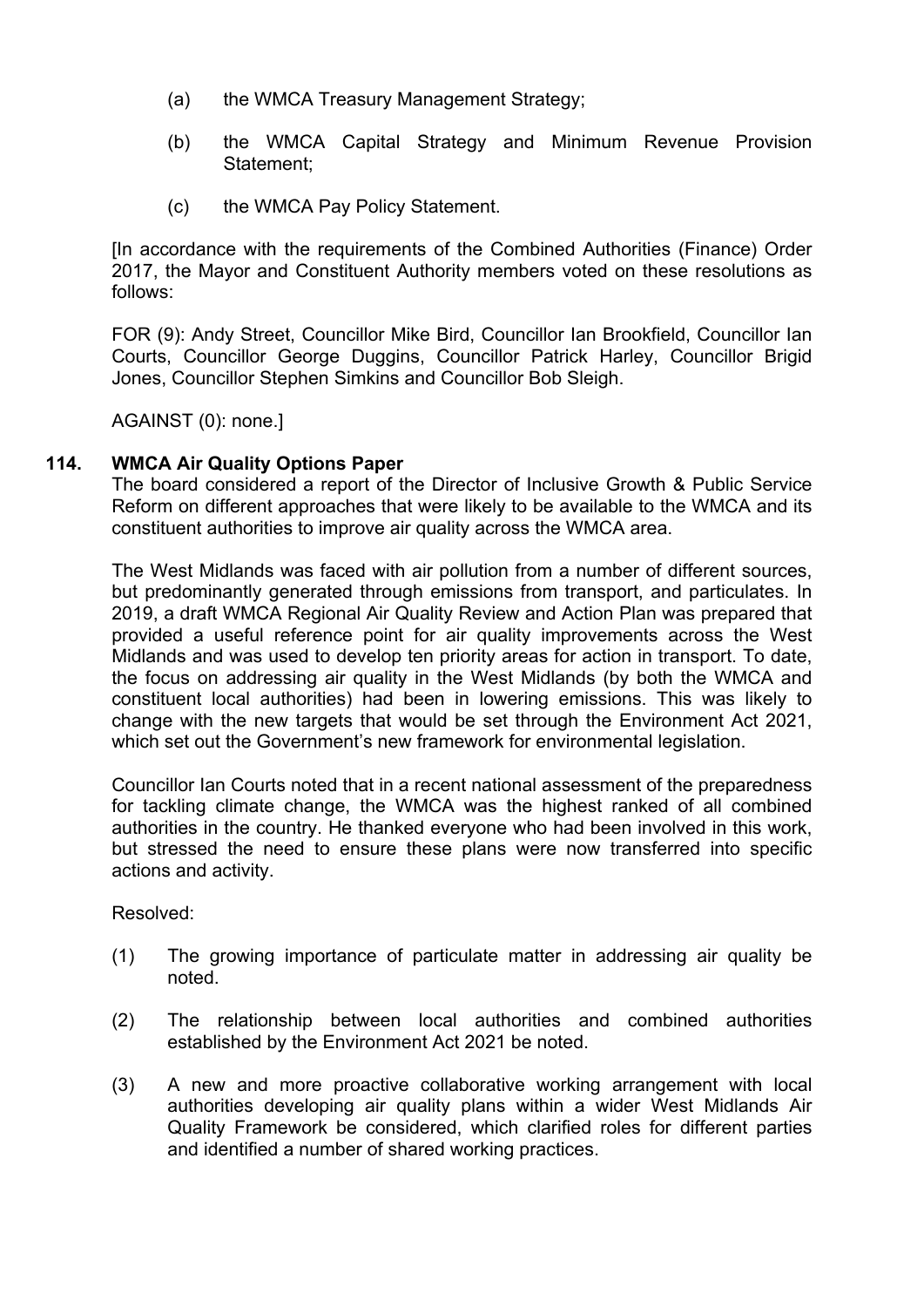### **115. Transport Delivery Committee - 10 January 2022**

The board received the minutes of the Transport Delivery Committee meeting held on 10 January 2022.

Councillor Kath Hartley confirmed that the committee was taking a close interest in the Government's financial support to the bus sector, and the impact that any withdrawal would have on passengers.

Resolved:

The minutes of the meeting held on 10 January 2022 be noted.

### **116. Overview & Scrutiny Committee - 10 January 2022**

The board received the minutes of the Overview & Scrutiny Committee meeting held on 10 January 2022.

Resolved:

The minutes of the meeting held on 10 January 2022 be noted.

#### **117. HS2 Regional Enterprise Board - 11 January 2022**

The board received the minutes of the HS2 Regional Enterprise Board held on 11 January 2022.

Resolved:

The minutes of the meeting held on 10 January 2022 be noted.

### **118. Employment Committee - 12 January 2022**

The board received the minutes of the Employment Committee meeting held on 12 January 2022.

Resolved:

The minutes of the meeting held on 12 January 2022 be noted.

### **119. Wellbeing Board - 18 January 2022**

The board received the minutes of the Wellbeing Board meeting held on 18 January 2022.

Resolved:

The minutes of the meeting held on 12 January 2022 be noted.

### **120. Audit, Risk & Assurance Committee - 18 January 2022**

The board received the minutes of the Audit, Risk & Assurance Committee meeting held on 18 January 2022.

Resolved:

The minutes of the meeting held on 18 January 2022 be noted.